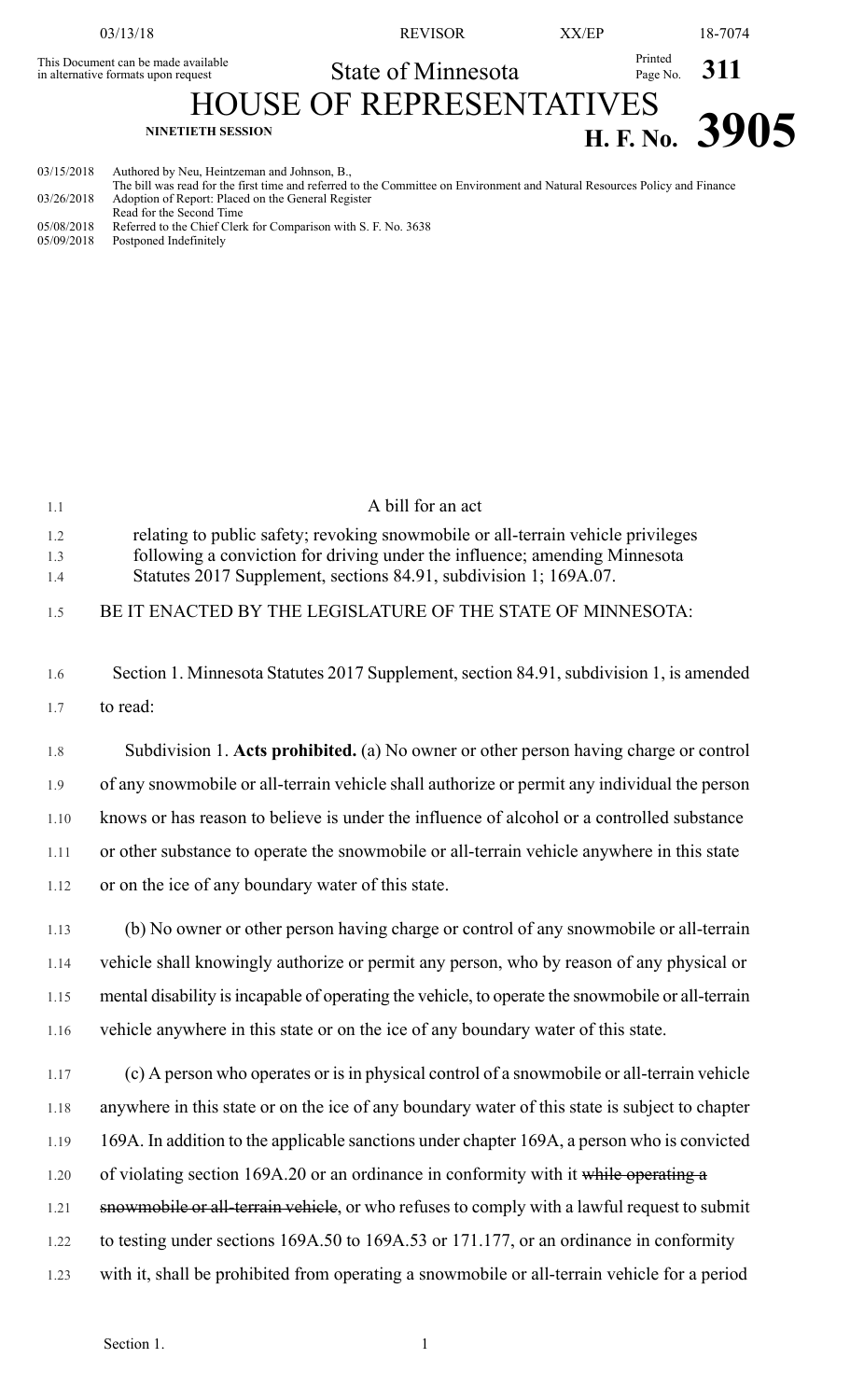2.4 by section 97B.066, subdivisions 7 to 9, if the person does not have a prior impaired driving 2.5 conviction or prior license revocation, as defined in section 169A.03. Otherwise,

- 2.6 administrative and judicial review of the prohibition is governed by section 169A.53 or
- 2.7 171.177.
- 2.8 (e) The court shall promptly forward to the commissioner and the Department of Public 2.9 Safety copies of all convictions and criminal and civil sanctions imposed under:
- 2.10  $(1)$  this section and chapters;
- 2.11 (2) chapter 169 and relating to snowmobiles and all-terrain vehicles;
- 2.12 (3) chapter 169A relating to snowmobiles and all-terrain vehicles.; and
- 2.13 (4) section 171.177.
- 2.14 (f) A person who violates paragraph (a) or (b), or an ordinance in conformity with either 2.15 of them, is guilty of a misdemeanor. A person who operates a snowmobile or all-terrain 2.16 vehicle during the time period the person is prohibited from operating a vehicle under 2.17 paragraph (c) is guilty of a misdemeanor.

## 2.18 **EFFECTIVE DATE.** Thissection is effective August 1, 2018, and appliesto violations 2.19 committed on or after that date.

2.20 Sec. 2. Minnesota Statutes 2017 Supplement, section 169A.07, is amended to read:

## 2.21 **169A.07 FIRST-TIME DWI VIOLATOR; OFF-ROAD VEHICLE OR BOAT.**

2.22 A person who violates section 169A.20 (driving while impaired) while using an off-road 2.23 recreational vehicle or motorboat and who does not have a qualified prior impaired driving 2.24 incident is subject only to the criminal penalty provided in section 169A.25 (second-degree 2.25 driving while impaired), 169A.26 (third-degree driving while impaired), or 169A.27 2.26 (fourth-degree driving while impaired); and loss of operating privileges as provided in 2.27 section 84.91, subdivision 1 (operation of snowmobiles or all-terrain vehicles by persons 2.28 under the influence of alcohol or controlled substances), or 86B.331, subdivision 1 (operation 2.29 of motorboats while using alcohol or with a physical or mental disability), whichever is 2.30 applicable. The person is not subject to the provisions of section 169A.275, subdivision 5 2.31 (submission to the level of care recommended in chemical use assessment for repeat offenders 2.32 and offenders with alcohol concentration of 0.16 or more); 169A.277 (long-term monitoring);